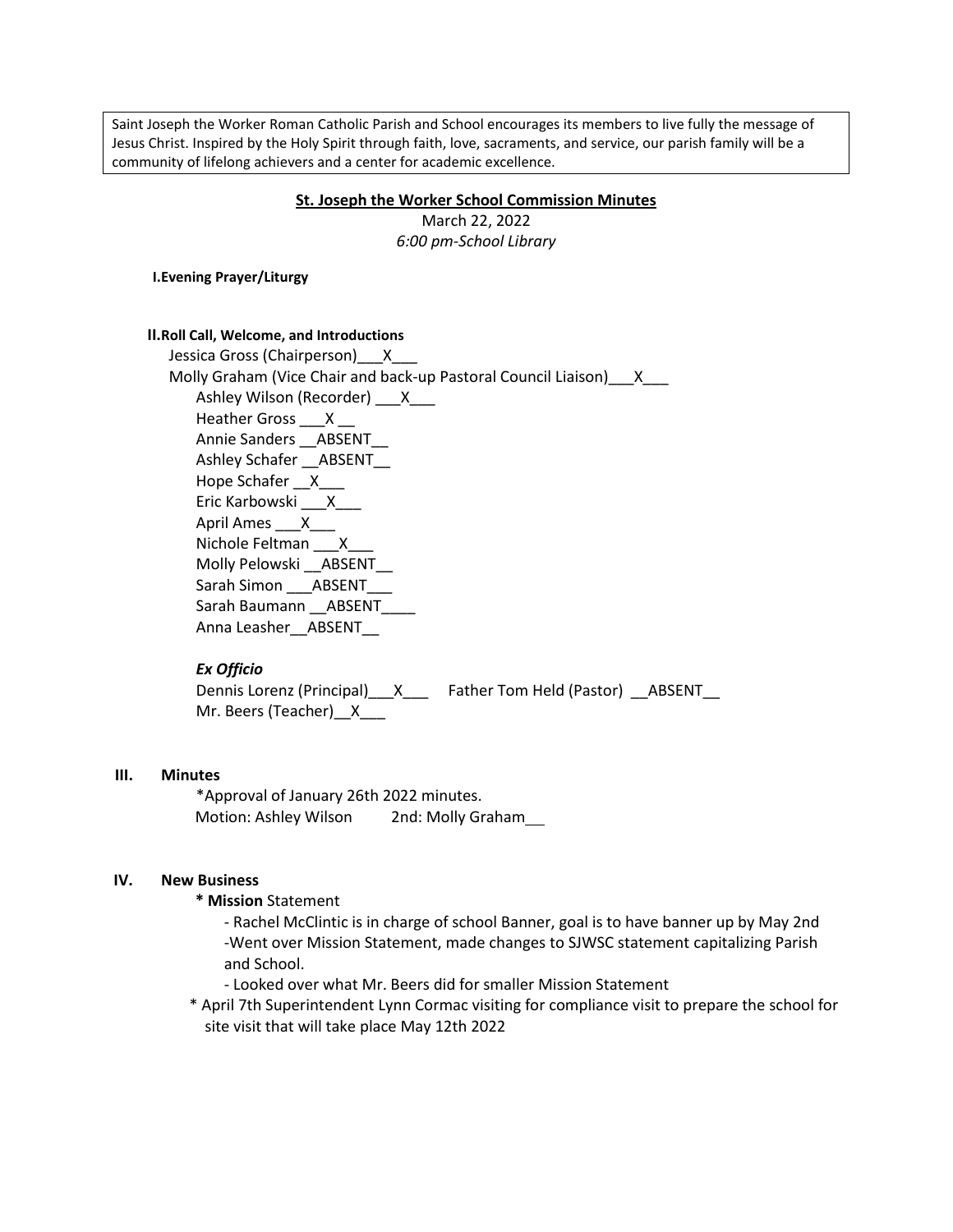### **V. Old Business**

**\*** Eric was not successful to talk to Father Tom but he is letting kids be involved in mass more. \*Review by-laws

- Looked over Bi-laws changes where made:
- **Section 2B:** Took out the long range, added planning progress, school improvements, etc
- **Section 2C: Took out completely**
- **Section 3 A :** Took out how many members can be on the school commission and did not set a number
	- Added that staff can be on the school commission
	- Voted that members of the parish/community can not be on the school commission

\*Accreditation Standard

- Mr. Lorenz will review and ask for guidance with Lynn Cormac at the compliance visit about site visit.

- They will go over the school's improving standards and benchmarks, sharing to Lynn our new ideas and being creative in tying in faith, God, and Jesus into lesson plans
- 1.3 Adding to letterhead, rooms, church, cafeteria
- Adding sensory stations in hallway
- Making a spot where students can kneel and pray
- Parent retreats, reaching out to other parishes to see if they are interested.
- Staff retreats
- Retreat (Biblical walking through 2nd week of Easter April 28th 7pm, 8 sessions
- Podcast Bible in a year (share with parents), Living Joy

### **VI. Committee Reports – Introduction of committees and purpose**

\**Enrollment Committee-(Lori Brickner)*

- Kindergarten round up , 11 Kindergartners, some are new families

\**Auction Committee-(Members: Amanda Gross)*

Will Beers will Bartend at the end of the night.

\**School Climate Committee-(Members:* Ashley Schafer and Hope Schafer) **Teacher Bonus/Evaluation Survey**

- Mr. Lorenz finishing up teacher evaluations
- Hope Schafer working on survey questions

# \**Christian Values Committee*-*Will roll any issue from this committee into School Climate if needed.*

\**Marketing Committee- (Members: Annie Sanders)*

- Will Beers and Mary Smith working on welcome video recruitment
- Video be shown at the school auction Between silent and verbal auction